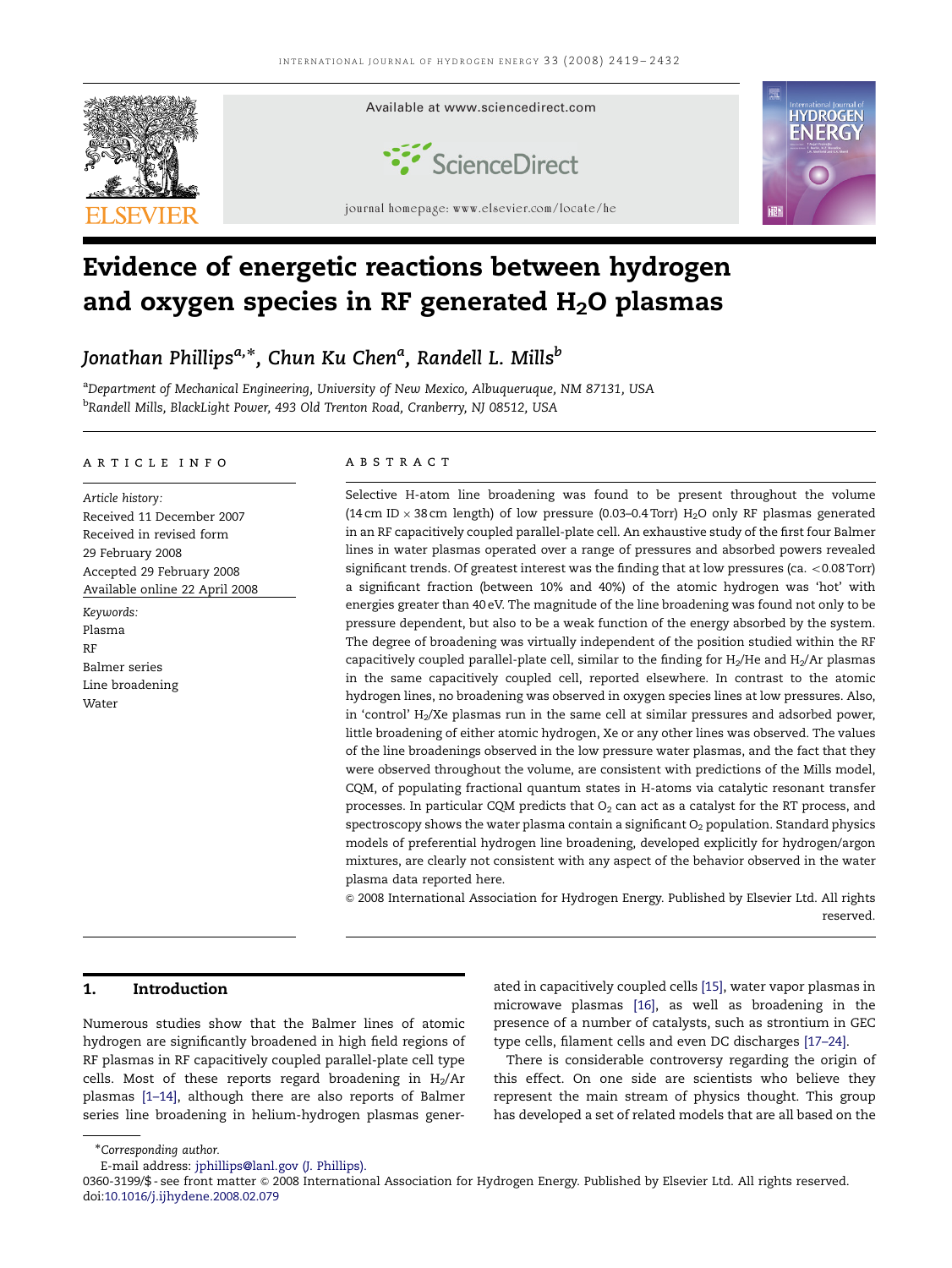same principle premise: All the line broadening results from field acceleration of ionic species. Thus these models as a group are called field effect (FA) models. The most recent subset of these may be called for convenience collisional field effect models (FA-C), and the authors indicate these models supercede the earlier versions [\[12–14\].](#page-13-0) To be more specific, all the models contain these elements: (i) For a time hydrogen exists as an ionic species (e.g.  $\rm H_2^+$ ) in a high field region. During this time it gains energy from the field. (ii) At some point, the ionic form gains an electron, a process facilitated by argon, but not requiring argon. (iii) At some point the molecular species, dissociates [\[2,3\]](#page-13-0). Finally, (iv) those high velocity atomic species that are in an excited state emit photons, generating the usual Balmer series. The FA-C models include an additional postulate: High energy species, generally atoms, 'bounce' off electrodes, then collide with hydrogen species to generate high energy hydrogen. This accounts for the symmetry of the line broadening, that is both red and blue shifts are observed on the broadened lines. All these models require a high field locally (excited states have very short lifetimes) and all imply that the Doppler broadening should be greatest when observed along the direction of field.

Tests designed to disprove the FA models, can be designed. After all, it is easier to disprove a model than it is to prove one. In particular, we have designed, and conducted [\[1\],](#page-13-0) experiments to test the following predictions. (i) Line broadening, according to the FA models will be most pronounced in plasmas containing argon. Argon is 'called out' as a necessary ingredient because of the large x-section for charge exchange with hydrogen [\[3,4,6\].](#page-13-0) Moreover, all papers supporting the FA model are done with pure hydrogen or with mixed Ar–H2 plasmas. (ii) Line broadening will not be observed at all in low field regions, hence the exclusive observational focus on broadening in the cathode fall region in all of the FA model papers [\[1–14,25\]](#page-13-0). Finally, (iii) all FA models should predict impact of the angle of observation relative to field direction on the observed extent of Balmer broadening [\[14,25\].](#page-13-0)

Our tests, including the present one, produced results inconsistent with the predictions of the FA models. For example, the plausibility of FA models was greatly eroded by a recently published paper by our group on an exhaustive study of RF generated  $H_2/Ar$  plasmas in the same RF capacitively coupled parallel-plate cell apparatus [\[1\].](#page-13-0) Several features of the line broadening observed in that study are clearly not consistent with FA models. Specifically, it was demonstrated that: (i) the observed Doppler broadening is virtually independent of field direction, (ii) line broadening was found throughout the cell, including in areas of virtually no field, (iii) the impact of field strength on the measured broadening was found to be minimal, (iv) the intensity of the broadened Balmer lines was in some cases highest away from the high field region and (v) hot atomic hydrogen translation energy was nearly two orders of magnitude hotter than both the excitation temperature and the electrons in the system. In another study it was found that extreme line broadening is found in the Balmer series of water plasmas generated with microwave power [\[16\]](#page-13-0) and selective line broadening observed away from the coupler. It is generally understood that in low pressure plasmas (ca.  $<$ 1 atmosphere) little energy is picked up by the ions, even in the sheath. Moreover, in the system in which line broadening was observed, the sheath thickness (roughly equal the Debye length of the ambipolar ion–electron pair) is much smaller than the tube radius, hence generally neglected in bulk plasma models [\[26\].](#page-13-0)

Some supporters of the FA family of models have clearly, but inadvertently, produced data that are inconsistent with the FA models. For example, in studies designed to show that line broadening of Balmer lines in Ar/H2 plasmas is greatest when observed along the direction of field, showed no effect. Line broadening was found to be independent of the direction of observation [\[14,25\].](#page-13-0)

As noted earlier, there is an alternative to the FA models. This model, is based on a new theory of quantum mechanics, the classical quantum mechanics (CQM) model. This model is not acceptable to many in the physics community because it requires that hydrogen exists in states heretofore regarded as impossible. Still, although controversial, the new model does apparently predict the observed features of line broadening observed in RF and microwave plasmas. It is argued here and elsewhere, that the broadening is consistent with a 'chemical' reaction, predicted by CQM, between helium and hydrogen atoms, or helium and argon, or oxygen atoms and hydrogen atoms throughout the volume of the cell. It must be noted that the word 'consistent' was carefully selected. It is intended to be an accurate description of the relationship between data and theory, as regards Balmer line broadening, and possibly other types of experimental studies, without implying an endorsement of the theory. The term 'consistent' is not the same as 'proven' or 'demonstrated'. A theory that is 'consistent' with existing data is one that is not disproven, and such a theory must still be considered 'reasonable' and an appropriate subject for additional study/testing.

In the earlier reports [\[1,5,15,24\]](#page-13-0), including an earlier version of the present paper [\[27\],](#page-13-0) it was noted that the magnitude of the broadening was completely consistent with the CQM model for such a reaction process. Another finding in that study, also consistent with the CQM model, was that in  $H_2/Xe$ plasmas there was no broadening of either hydrogen or Xe lines outside of the electrode region.

In the CQM model energy is evolved when electrons drop into fractional quantum states [\[28,29\]](#page-13-0). The process is catalytic rather than spontaneous. Thus, the process does not require a 'field', but only an environment in which H atoms and catalytic species can collide/interact. In order for a species to function as a resonant transfer (RT) catalyst it must have an energy separation between electron states of some multiple of one Hartree. For He and  $Ar^+$  (subjects of earlier related papers [\[1,15\]\)](#page-13-0) there are allowed transitions which release 27.2 eV. In other words, according to CQM, the drop of energy of an electron in hydrogen in its 'ground state' to the lower energy ('hydrino') requires a catalytic species. The catalytic species must have an excited energy transition (e.g. ground to excited state) that is capable of temporarily adsorbing the energy released by a hydrogen electron falling to a lower energy state. In particular, there are allowed RT catalytic processes between H atoms and He and  $Ar^+$  that can temporarily adsorb the energy released as a 'ground state' hydrogen electrons drops from the  $n = 1$  to the  $n = \frac{1}{2}$  state, releasing 27.2 eV in the process. Thus, in both  $H_2/He$  and  $H_2/Ar$ plasmas it is expected that line broadening due to RT processes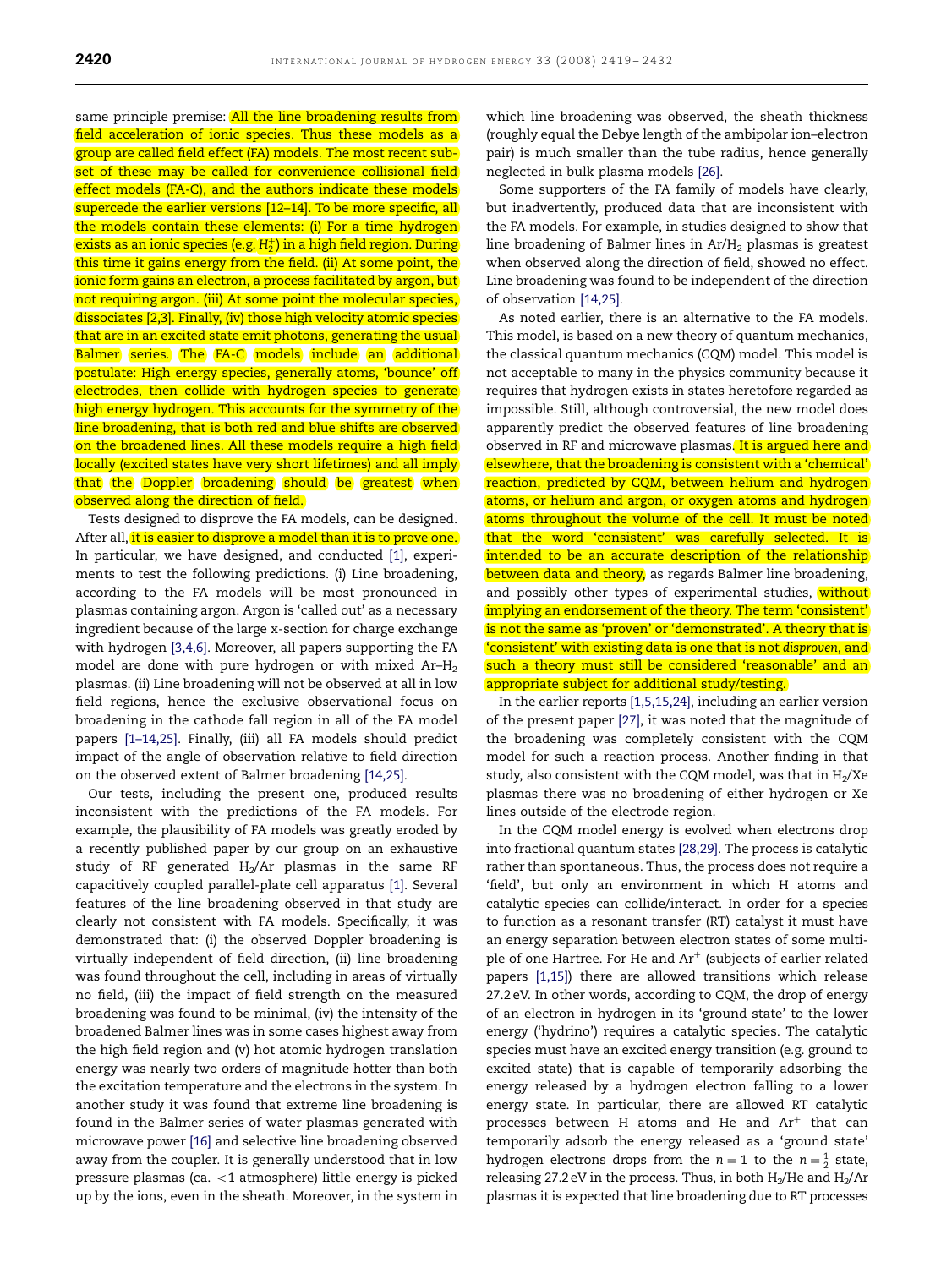will equal around 27 eV. This model is thus consistent with the observations made in the preceding work including the finding that Doppler broadening of H-atom Balmer lines is found throughout the entire volume of a  $H_2/He$  plasma created in a GEC cell, and not merely in the vicinity of the electrodes.

The present work was intended to further test the CQM model. It was designed to test for consistency of the theory in an environment never previously tested, that is one containing  $O<sub>2</sub>$  'catalysts' and H atoms. As the CQM theory predicts Balmer line broadening of a larger magnitude in this mixture than in  $Ar/H<sub>2</sub>$  plasmas, then the absence of Balmer series line broadening greater than that observed in a  $Ar/H<sub>2</sub>$  plasmas would be a possible component of a 'dis-proof' of the CQM theory. Indeed, in an  $H_2O$  plasma  $O_2$  is present, and there are two body collisions that can contribute a maximum of either 54.4 or 108.8 eV to atomic translation according to CQM (more later). This is larger than the energy release expected from an  $Ar<sup>+</sup>$  catalyst and the latter is larger than that expected from a  $He<sup>+</sup>$  catalyst according to the CQM theory (see above). Thus, at a minimum, for the present experiments to 'fail to disprove' CQM, there must be line broadening in a water plasma, and the magnitude of this broadening must be greater than that observed in  $H_2/He$  and  $H_2/Ar$  plasmas.

The experimental results are consistent with the CQM model: measured Balmer series line broadening throughout the cell (up to 15 cm from the electrodes) for low pressure plasmas  $\left($  < 0.08 Torr) with values generally greater than that observed in either  $H_2/Ar$  or /  $H_2/He$  plasmas, independent of position within the plasma, and weakly dependent on the absorbed power. Thus, it can be argued that the results of this study have not disproved the CQM model. To re-iterate: The sole conclusion reached herein as regards CQM is that we have failed to disprove the model.

The implications of the results in terms of the 'consistency' of the CQM model with Balmer line broadening can be ignored, and still this study remains very valuable. Indeed, it contains the first direct mapping of the broadening of Balmer series lines for water plasmas in an RF capacitively coupled parallel-plate apparatus. Moreover, it is the first detailed study of the impact of applied power and operating pressure. In other respects the current results reinforce earlier studies of similar phenomenon reported elsewhere. For example, there are earlier reports of selective Balmer series line broadening (ca. 55 eV) and H-atom excitation temperature inversion (similar magnitude) of water plasmas generated in microwave discharge cavities [\[16\].](#page-13-0) Other work consistent with the present findings include the EUV spectra of  $H_2/He$  lines which show nearly all the lines predicted by the theory [\[30–32\],](#page-13-0) and detailed water bath calorimetric studies of RT and non-RT plasmas created with Evenson microwave couplers that show significant 'excess' energy production by the RT plasmas [\[33\].](#page-13-0)

### 2. Experimental

#### 2.1. Plasma hardware

All plasmas were generated in a RF capacitively coupled parallel-plate cell apparatus [\[5,11,34\]](#page-13-0) held at 0.5 Torr. This system, shown in [Fig. 1](#page-3-0) (a modification of one shown

elsewhere [\[1\]](#page-13-0)), consists of a large cylindrical (14 cm ID $\times$ 36 cm length) pyrex chamber containing two parallel steel circular (8.25 cm diameter) plates, placed about 1 cm apart at the center. RF power from a RF VII, Model RF 5 13.6 MHz power supply was sent to the plates through 8 mm diameter steel feeds, which entered the chamber through standard ultratorr fittings, one on each end of the chamber. Gases, UHP grade (99.999%)  $H_2$  and Xe, were metered into the chamber through ultratorr fittings at one end, about 18 cm from the electrodes, using two mass flow controllers (MKS). The entire RF system, but not the pump nor the spectrometer, was housed inside a Faraday cage. Small openings were made to allow power, light fiber, gas, pump lines, etc. to enter.

Water vapor was generated by pumping on a reservoir (about 20 cc) of distilled, de-ionized water. The flow rate was not directly controlled, but rather a needle valve was adjusted to maintain the desired pressure, as measured by a MKS baratron placed above the Welch two stage rotary vane oil sealed vacuum pump (Model 8920) with a rated capacity of  $218$ l $\rm{min}^{-1}$ . This pump was attached to the chamber with a 1 cm ID ultratorr fitting at the end opposite that at which gas entered. The entire system, except the spectrometer was encased in a copper screen Faraday cage.

#### 2.2. Spectrometer

The spectrometer system used in this study, described in detail elsewhere [\[35\]](#page-13-0), is built around a 1.25 m visible light instrument from Jvon-Spex with a holographic ruled diffraction grating (1800 g mm<sup>-1</sup>), with a nearly flat response between 300 and 900 nm, and the slit was set at  $10 \mu m$  in all cases. Light was collected using a light fiber bundle consisting of 19 200  $\mu$ m fibers and a CCD for a detector. Light was input to the spectrometer from the light fiber, placed either near an end of the chamber, approximated 15 cm from either electrode, or in a quartz insert tube 1 cm in diameter, that ended about 1 cm from the edge of the electrodes. The fiber placed directly above the electrodes oriented was 'tilted'  $\sim$ 15<sup>1</sup> relative to vertical of the chamber in all cases.

It is important to note that tests with a red laser with the system open clearly showed that light emanating from the region between the plates could not have reached the 'hooded' fiber optic probe when it was positioned at either end. Indeed, our tests showed that light no closer than 15 cm from the plate region reached the fiber optic probe. These readings are consistent with the listed  $9^{\circ}$  acceptance angle given with the probe. That angle indicates that a 1 cm diameter 'spot' would be encompassed by the acceptance cone even at the far side of the plasma cylinder from the probe, that is, 15 cm from either collection points 1 or 3. Moreover, the probes were oriented such that the acceptance cone should 'miss' the power feeds by several centimeters.

In most cases in which data were used for computations (e.g. excitation temperatures), it was collected for the same time over the same wavelength region. Balmer series spectral lines were fit using three Gaussians, one for the 'cold'  $(<0.15 eV$ ) hydrogen, one for 'warm' hydrogen  $(<2 eV)$  and the third for 'hot' ( $>$ 10 eV) hydrogen. It is notable that the fittings achieved were excellent, producing  $R^2 > 0.98$  in all cases. In all cases, initial fits were made with two Gaussians.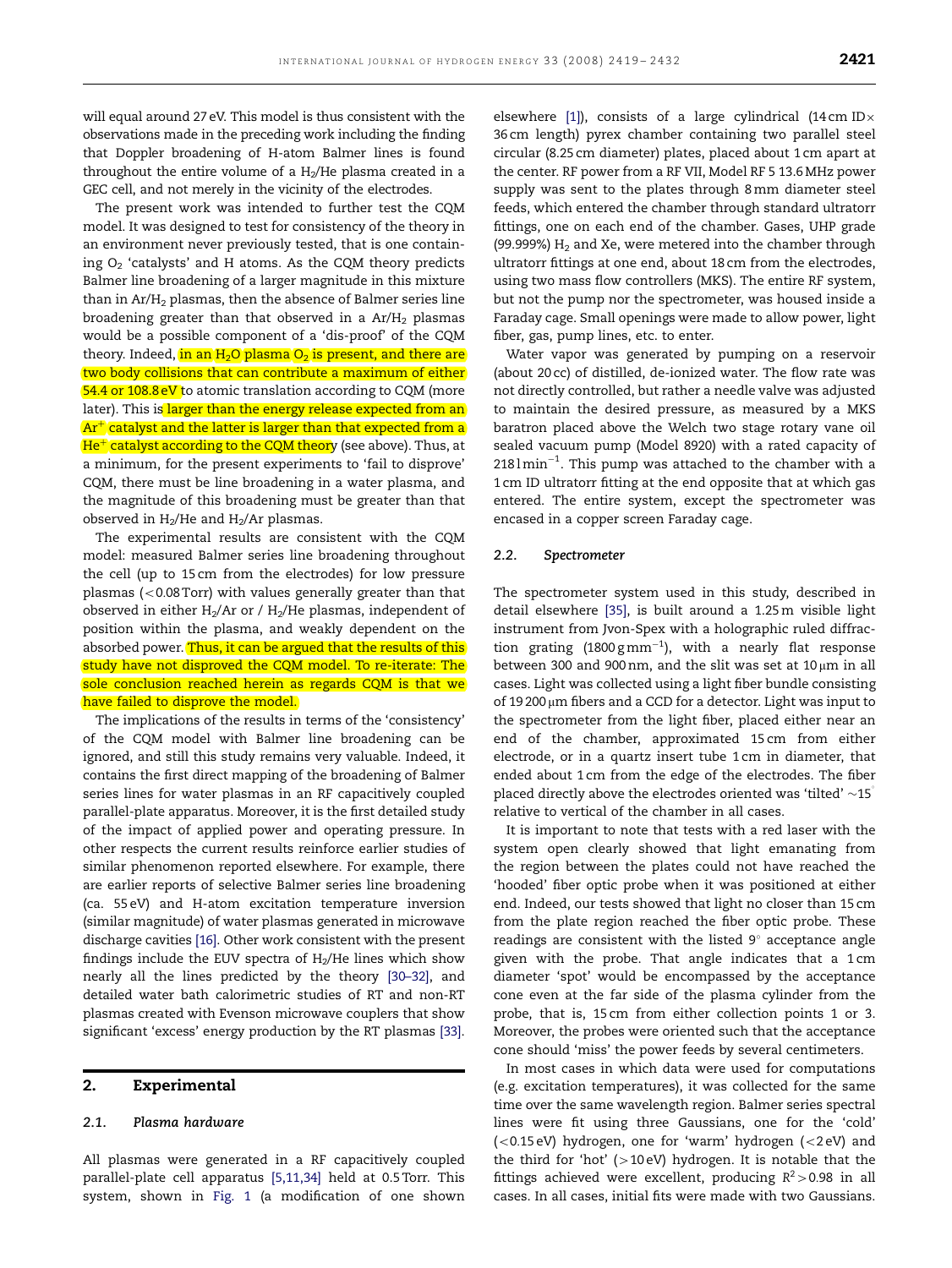<span id="page-3-0"></span>

Fig. 1 – Cylindrical RF Plasma System. Length: 35 cm, radius 14 cm. Positions 1 and 3 are 15 cm from the center. Note, most data collected at Position 2 (high field) and at Position 3 ('grounded electrode' and gas exit position).

This was done to establish that the fitting routine did not introduce any unsupportable result. That is, in all cases the visual observation of one clearly 'narrow' component and one very broad component were qualitatively matched, (and to the eye, well matched) by two fitted Gaussian peaks. The 'warm' peak was then added to obtain an excellent  $R^2$  value. One reason for the excellent fits was the absence of any signal in the relevant spectral area of the Balmer  $\alpha$  and  $\beta$  lines of the water plasma [\(Fig. 2a](#page-7-0)). In contrast, there is 'signal' in the same regions for the  $H_2/Xe$  plasma [\(Fig. 2c](#page-7-0)).

### 3. Results

A significant amount of data were collected in order to reliably detect trends in the H-atom line broadening in water plasmas as a function of plasma operating conditions. Data on line broadening was systematically collected for the Balmer  $\alpha$ ,  $\beta$ ,  $\gamma$  and  $\delta$ lines at two positions, between the plates (Position 2) and at the end of the GEC cell closest to the pump (Position 3), and the ground electrode which is about 15 cm from the electrodes. No data are reported from the region near the gas input/powered electrode end because the hydrogen signal was so weak that we judged the fitted values to be unreliable. In [Tables 1–6](#page-4-0), measured values of H-atom  $\alpha$  and  $\beta$  line broadening for water plasmas at both positions, at 10 or more pressures, at three absorbed power levels (100, 150 and 200 W), are presented. The data for the  $\gamma$  and  $\delta$ lines is not presented as it is considered less reliable as the intensity of these lines is significantly lower. Also, the trends in Doppler energy of the hot hydrogen as a function of pressure, and applied power is virtually identical to those observed from

the  $\alpha$  and  $\beta$  lines, thus the data for the higher energy transitions in the Balmer series is regarded as somewhat redundant, and hence not essential to the arguments presented.

In [Fig. 2](#page-7-0) typical peaks are shown as well as the fit of the data to three peaks. All of the data can be well fitted to three peaks. This supports the supposition that the 'hot' part of the lines must be Doppler broadening. All other mechanisms would not produce a three component line, but only a single component line.

Data on the impact of pressure for any given adsorbed power is plotted [\(Figs. 3 and 4](#page-8-0)) to show that the energy of the hot hydrogen (as well as cold and warm atomic hydrogen) is independent of position. These same plots show that there is a strong dependence of pressure on the Doppler energy of the hot hydrogen. A comparison between the plots also suggests a dependence on the absorbed energy. In sum, the results reported here clearly show that throughout GEC cell plasmas generated at low pressures (ca.  $<$  0.08 Torr) from pure water, there is 'hot' atomic hydrogen, of an apparent energy between 40 and 55 eV from the  $H_\alpha$  line (approx. 450,000 to 550,000 K) and nearly 70 eV from the  $H_\beta$  line.

No other species in these plasmas, specifically molecular hydrogen and various oxygen species, were found to be 'hot' or even 'warm' at these low pressures. The magnitude of the H-atom Doppler broadening was found to be weakly dependent on the amount of energy adsorbed by the plasma, and strongly dependent on the operating pressure, dropping sharply above approximately 0.1 Torr in all cases. Yet, under all operating conditions the magnitude of the broadening at 15 cm from the electrodes was very close to the magnitude within the region between the plates.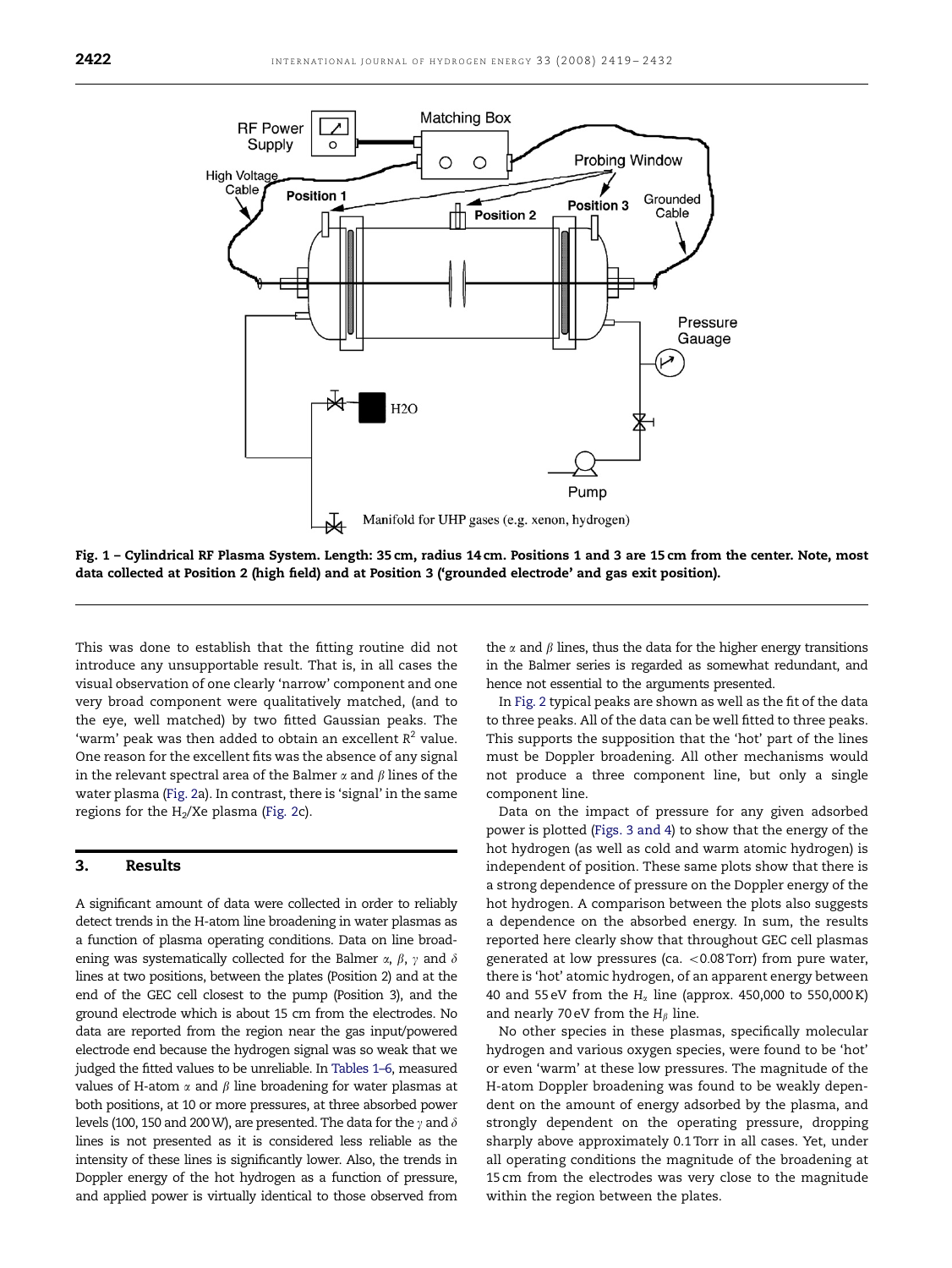# <span id="page-4-0"></span>Table 1 – Analysis of  $H_\alpha$  lines in 100 W (RF power) water plasmas

| Position/Balmer<br>lines | Pressure<br>(Torr) | Doppler energy cold<br>H (eV) | Doppler energy warm<br>H (eV) | Doppler energy hot<br>H (eV) | Area ratio<br>hot/all |
|--------------------------|--------------------|-------------------------------|-------------------------------|------------------------------|-----------------------|
| $2/H_{\alpha}$           | 0.23               | 0.122                         | 1.336                         | 11.6                         | 0.250                 |
| $2/H_{\alpha}$           | 0.19               | 0.123                         | 1.373                         | 10.8                         | 0.269                 |
| $2/H_{\alpha}$           | 0.17               | 0.122                         | 1.412                         | 11.0                         | 0.288                 |
| $2/H_{\alpha}$           | 0.15               | 0.123                         | 1.470                         | 11.8                         | 0.287                 |
| $2/H_{\alpha}$           | 0.13               | 0.124                         | 1.502                         | 12.6                         | 0.291                 |
| $2/H_{\alpha}$           | 0.12               | 0.122                         | 1.459                         | 12.5                         | 0.303                 |
| $2/H_{\alpha}$           | 0.10               | 0.121                         | 1.475                         | 14.1                         | 0.287                 |
| $2/H_{\alpha}$           | 0.09               | 0.121                         | 1.517                         | 16.2                         | 0.263                 |
| $2/H_{\alpha}$           | 0.08               | 0.119                         | 1.560                         | 23.1                         | 0.245                 |
| $2/H_{\alpha}$           | 0.07               | 0.118                         | 1.517                         | 35.0                         | 0.245                 |
| $2/H_{\alpha}$           | 0.06               | 0.117                         | 1.291                         | 37.9                         | 0.252                 |
| $2/H_{\alpha}$           | 0.05               | 0.116                         | 1.193                         | 39.2                         | 0.251                 |
| $2/H_{\alpha}$           | 0.04               | 0.114                         | 1.195                         | 42.1                         | 0.218                 |
| $2/H_{\alpha}$           | 0.03               | 0.114                         | 1.360                         | 42.4                         | 0.159                 |
| $2/H_{\alpha}$           | 0.02               | 0.104                         | 1.539                         | 37.3                         | 0.078                 |
| $3/H_{\alpha}$           | 0.18               | 0.124                         | 1.043                         | 8.2                          | 0.135                 |
| $3/H_{\alpha}$           | 0.17               | 0.118                         | 1.124                         | 12.4                         | 0.137                 |
| $3/H_{\alpha}$           | 0.15               | 0.122                         | 1.136                         | 15.1                         | 0.127                 |
| $3/H_{\alpha}$           | 0.13               | 0.117                         | 1.176                         | 23.2                         | 0.133                 |
| $3/H_{\alpha}$           | 0.11               | 0.120                         | 1.244                         | 20.7                         | 0.126                 |
| $3/H_{\alpha}$           | 0.09               | 0.118                         | 1.218                         | 19.1                         | 0.141                 |
| $3/H_{\alpha}$           | 0.08               | 0.118                         | 1.261                         | 34.4                         | 0.136                 |
| $3/H_{\alpha}$           | 0.07               | 0.116                         | 1.263                         | 23.3                         | 0.135                 |
| $3/H_{\alpha}$           | 0.06               | 0.118                         | 1.371                         | 29.7                         | 0.156                 |
| $3/H_{\alpha}$           | 0.05               | 0.115                         | 1.350                         | 37.1                         | 0.211                 |
| $3/H_{\alpha}$           | 0.04               | 0.115                         | 1.252                         | 37.6                         | 0.250                 |
| $3/H_{\alpha}$           | 0.03               | 0.113                         | 1.432                         | 32.2                         | 0.083                 |

# Table 2 – Analysis of  $\text{H}_\alpha$  lines in 150 W (RF power) water plasmas

| Position/Balmer<br>lines | Pressure<br>(Torr) | Doppler energy cold<br>H (eV) | Doppler energy warm<br>H (eV) | Doppler energy hot<br>H (eV) | Area ratio<br>hot/all |
|--------------------------|--------------------|-------------------------------|-------------------------------|------------------------------|-----------------------|
| $2/H_{\alpha}$           | 0.20               | 0.126                         | 1.497                         | 12.7                         | 0.258                 |
| $2/H_{\alpha}$           | 0.17               | 0.121                         | 1.446                         | 12.6                         | 0.294                 |
| $2/H_{\alpha}$           | 0.15               | 0.123                         | 1.536                         | 14.0                         | 0.300                 |
| $2/H_{\alpha}$           | 0.13               | 0.123                         | 1.600                         | 15.9                         | 0.294                 |
| $2/H_{\alpha}$           | 0.11               | 0.119                         | 1.478                         | 17.1                         | 0.304                 |
| $2/H_{\alpha}$           | 0.09               | 0.118                         | 1.562                         | 27.1                         | 0.281                 |
| $2/H_{\alpha}$           | 0.08               | 0.119                         | 1.594                         | 43.7                         | 0.303                 |
| $2/H_{\alpha}$           | 0.07               | 0.117                         | 1.404                         | 44.1                         | 0.358                 |
| $2/H_{\alpha}$           | 0.06               | 0.117                         | 1.110                         | 48.9                         | 0.345                 |
| $2/H_{\alpha}$           | 0.04               | 0.117                         | 1.163                         | 49.0                         | 0.278                 |
| $2/H_{\alpha}$           | 0.03               | 0.113                         | 1.323                         | 52.1                         | 0.203                 |
| $2/H_{\alpha}$           | 0.02               | 0.111                         | 1.687                         | 50.7                         | 0.145                 |
| $3/H_{\alpha}$           | 0.20               | 0.119                         | 1.161                         | 19.1                         | 0.159                 |
| $3/H_{\alpha}$           | 0.18               | 0.124                         | 1.250                         | 25.5                         | 0.148                 |
| $3/H_{\alpha}$           | 0.15               | 0.126                         | 1.167                         | 20.9                         | 0.160                 |
| $3/H_{\alpha}$           | 0.13               | 0.119                         | 1.262                         | 24.4                         | 0.165                 |
| $3/H_{\alpha}$           | 0.11               | 0.118                         | 1.325                         | 23.5                         | 0.145                 |
| $3/H_{\alpha}$           | 0.09               | 0.115                         | 1.410                         | 43.7                         | 0.189                 |
| $3/H_{\alpha}$           | 0.08               | 0.116                         | 1.554                         | 41.5                         | 0.277                 |
| $3/H_{\alpha}$           | 0.07               | 0.117                         | 1.404                         | 44.4                         | 0.359                 |
| $3/H_{\alpha}$           | 0.05               | 0.115                         | 1.378                         | 45.2                         | 0.335                 |
| $3/H_{\alpha}$           | 0.04               | 0.117                         | 1.376                         | 43.6                         | 0.260                 |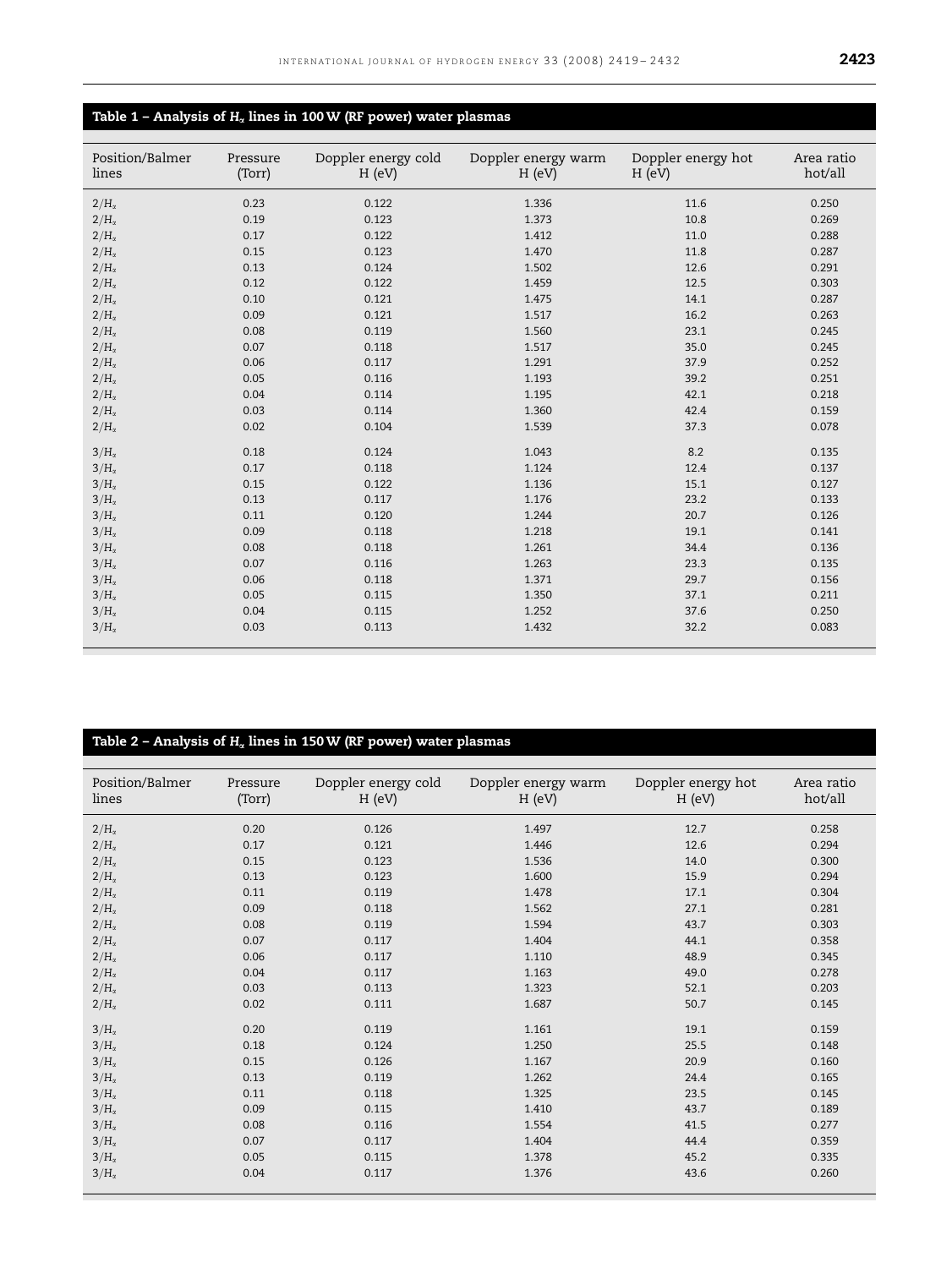# Table 3 – Analysis of  $H_\alpha$  lines in 200 W (RF power) water plasmas

| Position/Balmer<br>lines | Pressure<br>(Torr) | Doppler energy cold<br>H (eV) | Doppler energy warm<br>H (eV) | Doppler energy hot<br>H (eV) | Area ratio<br>hot/all |
|--------------------------|--------------------|-------------------------------|-------------------------------|------------------------------|-----------------------|
| $2/H_{\alpha}$           | 0.22               | 0.123                         | 1.369                         | 11.6                         | 0.268                 |
| $2/H_{\alpha}$           | 0.18               | 0.125                         | 1.459                         | 12.4                         | 0.296                 |
| $2/H_{\alpha}$           | 0.15               | 0.122                         | 1.520                         | 14.3                         | 0.313                 |
| $2/H_{\alpha}$           | 0.13               | 0.122                         | 1.618                         | 17.5                         | 0.310                 |
| $2/H_{\alpha}$           | 0.12               | 0.121                         | 1.668                         | 23.7                         | 0.306                 |
| $2/H_{\alpha}$           | 0.11               | 0.119                         | 1.605                         | 36.3                         | 0.307                 |
| $2/H_{\alpha}$           | 0.09               | 0.115                         | 1.295                         | 51.6                         | 0.414                 |
| $2/H_{\alpha}$           | 0.07               | 0.117                         | 1.174                         | 52.1                         | 0.432                 |
| $2/H_{\alpha}$           | 0.05               | 0.116                         | 1.142                         | 52.0                         | 0.350                 |
| $2/H_{\alpha}$           | 0.04               | 0.116                         | 1.252                         | 53.3                         | 0.260                 |
| $2/H_{\alpha}$           | 0.03               | 0.110                         | 1.585                         | 53.2                         | 0.159                 |
| $3/H_{\alpha}$           | 0.21               | 0.119                         | 1.108                         | 13.9                         | 0.171                 |
| $3/H_{\alpha}$           | 0.17               | 0.121                         | 1.149                         | 14.3                         | 0.172                 |
| $3/H_{\alpha}$           | 0.13               | 0.123                         | 1.158                         | 15.0                         | 0.181                 |
| $3/H_{\alpha}$           | 0.11               | 0.124                         | 1.225                         | 20.7                         | 0.188                 |
| $3/H_{\alpha}$           | 0.09               | 0.119                         | 1.252                         | 23.2                         | 0.204                 |
| $3/H_{\alpha}$           | 0.08               | 0.120                         | 1.370                         | 31.2                         | 0.203                 |
| $3/H_{\alpha}$           | 0.08               | 0.117                         | 1.490                         | 44.8                         | 0.256                 |
| $3/H_{\alpha}$           | 0.07               | 0.116                         | 1.421                         | 50.4                         | 0.412                 |
| $3/H_{\alpha}$           | 0.05               | 0.116                         | 1.352                         | 50.6                         | 0.421                 |
| $3/H_{\alpha}$           | 0.04               | 0.115                         | 1.432                         | 47.4                         | 0.244                 |
| $3/H_{\alpha}$           | 0.03               | 0.122                         | 2.045                         | $\chi$                       | 0.000                 |

# Table 4 – Analysis of  $H_\beta$  lines in 100 W (RF power) water plasmas

| Position/Balmer<br>lines | Pressure<br>(Torr) | Doppler energy cold<br>H (eV) | Doppler energy warm<br>H (eV) | Doppler energy hot<br>H (eV) | Area ratio<br>hot/all |
|--------------------------|--------------------|-------------------------------|-------------------------------|------------------------------|-----------------------|
| $2/H_\beta$              | 0.21               | 0.143                         | 1.644                         | 11.0                         | 0.203                 |
| $2/H_\beta$              | 0.17               | 0.156                         | 1.936                         | 25.7                         | 0.172                 |
| $2/H_\beta$              | 0.16               | 0.239                         | 2.480                         | 14.7                         | 0.175                 |
| $2/H_B$                  | 0.14               | 0.132                         | 1.820                         | 19.7                         | 0.216                 |
| $2/H_\beta$              | 0.12               | 0.142                         | 1.944                         | 18.4                         | 0.198                 |
| $2/H_\beta$              | 0.11               | 0.175                         | 3.331                         | 17.0                         | 0.148                 |
| $2/H_\beta$              | 0.10               | 0.134                         | 1.841                         | 13.9                         | 0.219                 |
| $2/H_\beta$              | 0.08               | 0.127                         | 1.699                         | 22.6                         | 0.193                 |
| $2/H_\beta$              | 0.07               | 0.127                         | 1.730                         | 28.6                         | 0.207                 |
| $2/H_\beta$              | 0.06               | 0.128                         | 1.679                         | 38.8                         | 0.219                 |
| $2/H_B$                  | 0.05               | 0.129                         | 1.679                         | 39.5                         | 0.176                 |
| $2/H_\beta$              | 0.04               | 0.128                         | 1.648                         | 46.8                         | 0.148                 |
| $2/H_\beta$              | 0.03               | 0.110                         | 1.698                         | 22.4                         | 0.070                 |
| $3/H_B$                  | 0.20               | 0.138                         | 1.191                         | 5.7                          | 0.142                 |
| $3/H_\beta$              | 0.16               | 0.145                         | 1.421                         | 8.2                          | 0.104                 |
| $3/H_B$                  | 0.14               | 0.137                         | 1.324                         | 5.3                          | 0.030                 |
| $3/H_\beta$              | 0.12               | 0.138                         | 1.454                         | 26.6                         | 0.107                 |
| $3/H_\beta$              | 0.10               | 0.132                         | 1.367                         | 12.0                         | 0.099                 |
| $3/H_\beta$              | 0.09               | 0.127                         | 1.396                         | 6.9                          | 0.099                 |
| $3/H_\beta$              | 0.08               | 0.123                         | 1.446                         | 14.2                         | 0.124                 |
| $3/H_\beta$              | 0.07               | 0.126                         | 1.505                         | 11.5                         | 0.111                 |
| $3/H_B$                  | 0.06               | 0.120                         | 1.810                         | 52.3                         | 0.251                 |
| $3/H_\beta$              | 0.05               | 0.122                         | 1.890                         | 58.9                         | 0.176                 |
| $3/H_\beta$              | 0.03               | 0.122                         | 1.728                         | 63.4                         | 0.092                 |
|                          |                    |                               |                               |                              |                       |

It is notable that the fraction of H-atoms that are hot is somewhat impacted by position within the cell. As shown in [Fig. 5](#page-10-0), the fraction of 'hot' hydrogen is strongly dependent on pressure, and somewhat on adsorbed power, and is generally slightly higher between the plates than it is at the end of the cell, 15 cm from the electrodes.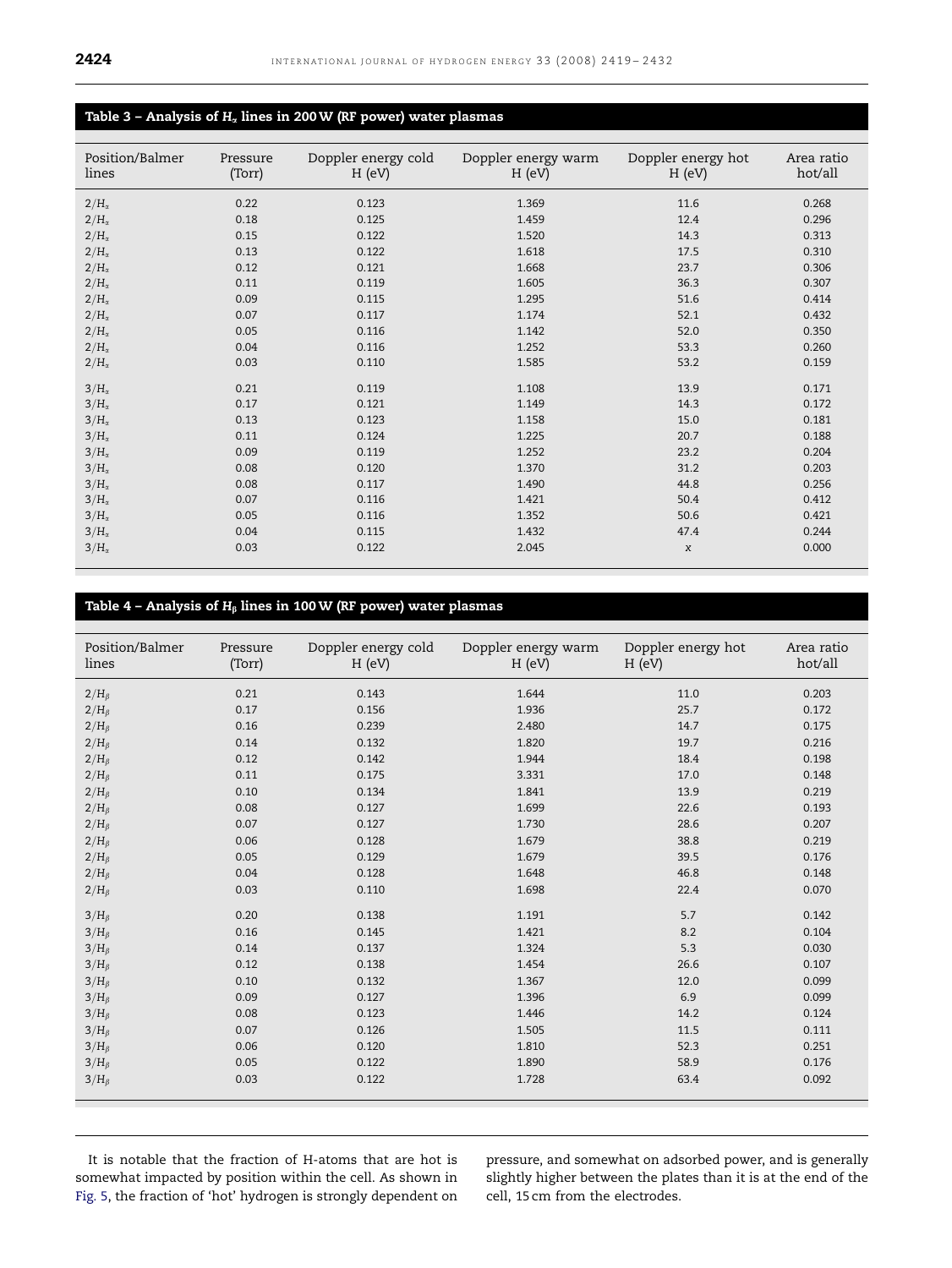# <span id="page-6-0"></span>Table 5 - Analysis of  $H_\beta$  lines in 150 W (Rf power) water plasmas

| Position/Balmer<br>lines | Pressure<br>(Torr) | Doppler energy cold<br>H (eV) | Doppler energy warm<br>H (eV) | Doppler energy hot<br>H (eV) | Area ratio<br>hot/all |
|--------------------------|--------------------|-------------------------------|-------------------------------|------------------------------|-----------------------|
| $2/H_B$                  | 0.23               | 0.139                         | 1.840                         | 21.9                         | 0.197                 |
| $2/H_\beta$              | 0.17               | 0.122                         | 1.711                         | 11.9                         | 0.268                 |
| $2/H_\beta$              | 0.15               | 0.130                         | 2.033                         | 26.0                         | 0.224                 |
| $2/H_B$                  | 0.13               | 0.123                         | 2.011                         | 28.7                         | 0.193                 |
| $2/H_\beta$              | 0.11               | 0.131                         | 2.020                         | 34.5                         | 0.241                 |
| $2/H_\beta$              | 0.10               | 0.129                         | 1.887                         | 36.9                         | 0.273                 |
| $2/H_\beta$              | 0.08               | 0.127                         | 1.643                         | 43.2                         | 0.331                 |
| $2/H_\beta$              | 0.07               | 0.126                         | 1.580                         | 50.6                         | 0.338                 |
| $2/H_\beta$              | 0.06               | 0.127                         | 1.643                         | 54.5                         | 0.258                 |
| $2/H_\beta$              | 0.06               | 0.126                         | 1.579                         | 41.9                         | 0.199                 |
| $2/H_\beta$              | 0.05               | 0.110                         | 1.780                         | 31.4                         | 0.084                 |
| $3/H_B$                  | 0.22               | 0.136                         | 1.359                         | 21.0                         | 0.115                 |
| $3/H_\beta$              | 0.18               | 0.116                         | 1.325                         | 13.6                         | 0.123                 |
| $3/H_\beta$              | 0.15               | 0.140                         | 1.515                         | 18.6                         | 0.069                 |
| $3/H_\beta$              | 0.13               | 0.129                         | 1.639                         | 27.9                         | 0.063                 |
| $3/H_\beta$              | 0.11               | 0.131                         | 1.647                         | 33.2                         | 0.106                 |
| $3/H_B$                  | 0.09               | 0.121                         | 1.747                         | 27.1                         | 0.120                 |
| $3/H_\beta$              | 0.08               | 0.113                         | 1.898                         | 39.8                         | 0.181                 |
| $3/H_\beta$              | 0.07               | 0.118                         | 1.881                         | 43.3                         | 0.284                 |
| $3/H_\beta$              | 0.05               | 0.120                         | 1.746                         | 53.0                         | 0.338                 |
| $3/H_\beta$              | 0.04               | 0.120                         | 1.850                         | 49.9                         | 0.304                 |
| $3/H_B$                  | 0.03               | 0.122                         | 1.836                         | 45.6                         | 0.119                 |

## Table 6 - Analysis of  $H_\beta$  lines in 200 W (Rf power) water plasmas

| Position/Balmer<br>lines | Pressure<br>(Torr) | Doppler energy cold<br>H (eV) | Doppler energy warm<br>H (eV) | Doppler energy hot<br>H (eV) | Area ratio<br>hot/all |
|--------------------------|--------------------|-------------------------------|-------------------------------|------------------------------|-----------------------|
| $2/H_\beta$              | 0.22               | 0.131                         | 1.734                         | 13.6                         | 0.228                 |
| $2/H_\beta$              | 0.18               | 0.127                         | 1.920                         | 21.1                         | 0.223                 |
| $2/H_\beta$              | 0.16               | 0.129                         | 1.930                         | 23.9                         | 0.247                 |
| $2/H_\beta$              | 0.14               | 0.125                         | 2.046                         | 33.4                         | 0.246                 |
| $2/H_\beta$              | 0.12               | 0.100                         | 1.901                         | 35.2                         | 0.257                 |
| $2/H_\beta$              | 0.10               | 0.123                         | 1.913                         | 29.7                         | 0.219                 |
| $2/H_\beta$              | 0.08               | 0.126                         | 1.870                         | 42.2                         | 0.311                 |
| $2/H_\beta$              | 0.07               | 0.129                         | 1.837                         | 52.7                         | 0.341                 |
| $2/H_\beta$              | 0.05               | 0.139                         | 1.471                         | 46.7                         | 0.380                 |
| $2/H_\beta$              | 0.04               | 0.125                         | 1.594                         | 58.9                         | 0.308                 |
| $2/H_\beta$              | 0.03               | 0.113                         | 1.740                         | 54.5                         | 0.164                 |
| $3/H_B$                  | 0.15               | 0.124                         | 1.550                         | 25.1                         | 0.152                 |
| $3/H_B$                  | 0.13               | 0.120                         | 1.719                         | 39.8                         | 0.174                 |
| $3/H_\beta$              | 0.11               | 0.122                         | 1.812                         | 52.0                         | 0.208                 |
| $3/H_\beta$              | 0.09               | 0.122                         | 1.917                         | 62.7                         | 0.383                 |
| $3/H_\beta$              | 0.07               | 0.121                         | 1.750                         | 61.4                         | 0.479                 |
| $3/H_\beta$              | 0.05               | 0.120                         | 1.793                         | 54.5                         | 0.425                 |
| $3/H_\beta$              | 0.04               | 0.122                         | 1.877                         | 56.3                         | 0.400                 |
| $3/H_B$                  | 0.03               | 0.119                         | 1.700                         | 42.0                         | 0.251                 |
| $3/H_B$                  | 0.02               | 0.127                         | 1.549                         | 15.3                         | 0.156                 |

Simple comparisons can be made between the results of this study of H<sub>2</sub>O plasmas and earlier studies, performed in the same GEC cell, of  $H_2/He$  plasmas. First, it is notable that there is no overlap in the Doppler energies of the hot hydrogen measured for the two different plasmas, despite the fact that the physical arrangement of the cell (e.g. electrode separation) was virtually identical in both cases. For the water plasma the average broadening is always at least 10 eV greater than that found in the  $H_2/H$ e plasma. Also, one feature similar to that found with the  $H_2/He$  plasma, is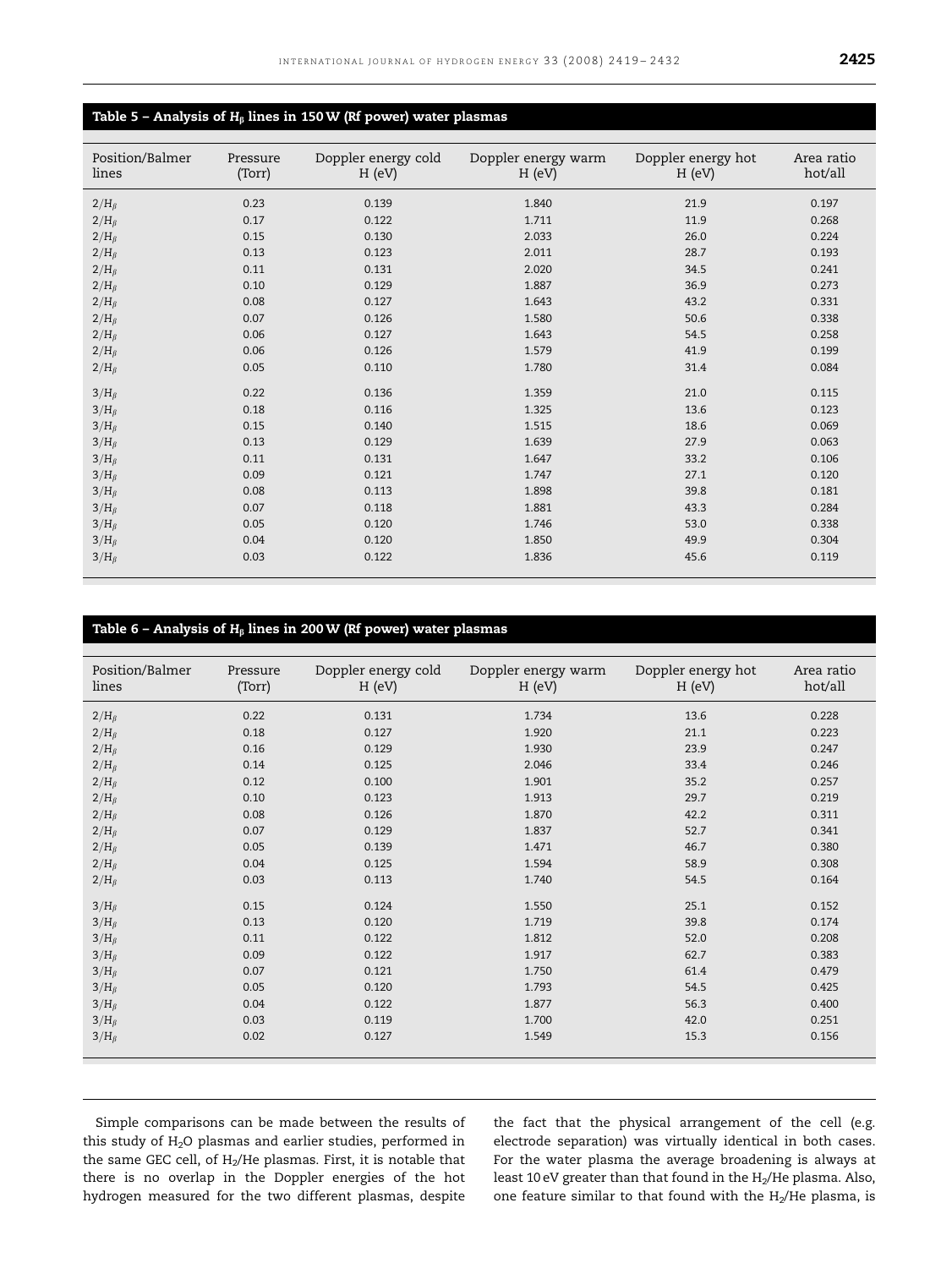<span id="page-7-0"></span>

Fig. 2 - Hydrogen Balmer  $\alpha$  lines indicate presence of hydrogen atoms with energy in excess of 40 eV. (a) At 0.05 Torr, 150 W, Position 3, Doppler broadening from H atoms with energies greater than 40 eV is seen at the base of the  $H_x$  peak. No 'hot' hydrogen is seen at higher pressures. (b) Fitting the lines requires three peaks, for 'cold' (<1 eV), 'warm' (<2.5 eV) and 'hot' hydrogen. (c) Between the electrodes in control plasmas (150 W, 0.05 Torr,  $H_2$ /Xe, 20:1) only cold and warm hydrogen are found. Away from the electrode region only cold hydrogen is present.

that the hydrogen concentration is asymmetric. For example, for the water plasmas it was consistently about twice as high at the 'pump end' (Position 3) as it is at the inlet end (Position 1, 15 cm from electrodes). Although an exhaustive study of hydrogen lines was not made at Position 1, due to the low intensity of H-atom emission at that position, a limited number of comparisons were made, and it was clear that the magnitude of the line broadening, the average excitation, and other features were very nearly identical at both ends of the cell. Another difference: most (ca. 80%) of the atomic hydrogen was 'hot' in the  $H_2/He$  plasma whereas less than half of the atomic hydrogen is found to be hot in the water plasma.

In order to obtain a measure of the average hydrogen excitation temperature ([Fig. 6,](#page-11-0) and [Table 6](#page-6-0)) at Positions 2 and 3 the intensities of all four Balmer lines were employed. For all of the plasmas the excitation temperature was found to be around  $0.5 \pm 0.1$  eV (approx. 5000  $\pm$  1000 K). This value, within the error range, was independent of the source of the magnitude of the different Balmer lines used in the computation: relative cold hydrogen intensities, relative intensities of the hot hydrogen fraction of each line, or even the relative total intensities of the Balmer lines. These values are also

similar to electron temperatures measured in earlier studies of low pressure Ar plasmas generated at slightly lower powers in a large glass cavity [\[36\].](#page-13-0) This result suggests that the hot H is created at nearly the same location at which it is observed. Indeed, within a couple of 'mean free path' lengths, excitation temperature and kinetic temperature should be thermalized.

To further support the contention that interactions between species in the plasma leads to line broadening, a control plasma,  $H<sub>2</sub>/Xe$ , not believed to generate broad H lines was studied in some detail in this same GEC cell. Just as in the earlier studies with  $H_2/He$  plasmas, these plasmas produced only narrow Balmer series lines  $(<2.5 eV)$  away from the electrodes whereas between the electrodes ([Fig. 1C](#page-3-0)) in  $H_2/Xe$ mixtures there is some 'warm' hydrogen  $( $3 \text{ eV}$ ). In the$ earlier study, the 'control' plasma was run at pressures similar to those of the  $H_2/He$  plasma studied, about 0.5 Torr. For this study, the control plasmas were studied at pressures close to those at which selective hydrogen broadening in a water plasma was observed ( $<$  0.9 Torr). Unfortunately, even though data collection times were four times greater time periods than it was for the water plasma, Balmer series line intensity in  $H_2/Xe$  plasmas was very low, at these pressures.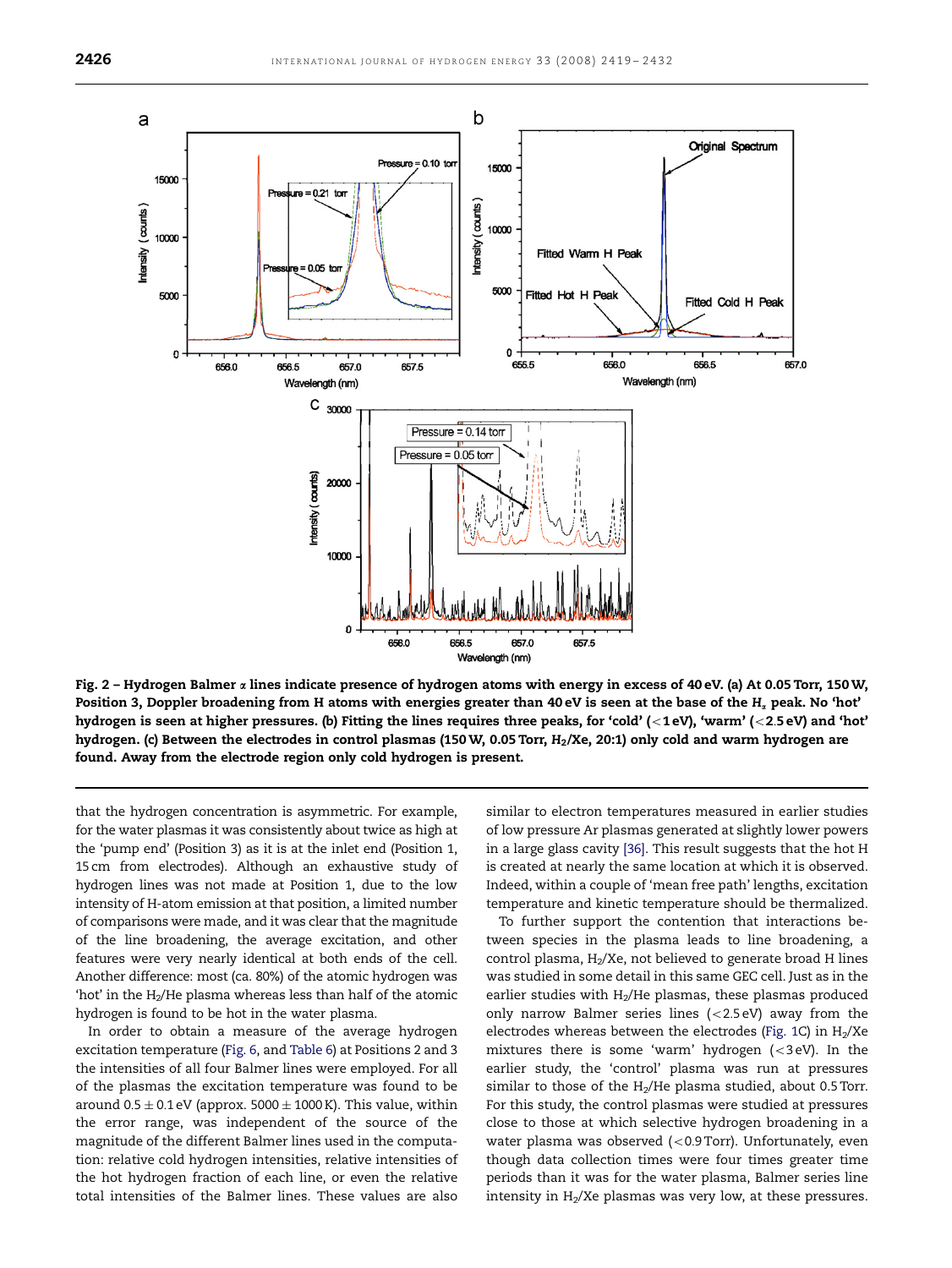<span id="page-8-0"></span>

Fig.  $3 - H<sub>x</sub>$  broadening indicates 'hot' atomic hydrogen energy a function of pressure but not position. (a) At 100 W the broadening is approximately 40 eV up to a pressure of 0.08 Torr. (b) At 150 W the measured broadening is approximately 45 eV up to a pressure of about 0.08 Torr. (c) At 200 W the measured broadening is above 45 eV up to a pressure of nearly 0.10 Torr. In all cases the 'warm' hydrogen is less than 2 eV and the 'cold' hydrogen line width is so small it probably reflects factors (natural line width, Stark effect, instrument effects, etc.) other than Doppler broadening. Also note that the 'hot' hydrogen Doppler energy drops to between 10 and 20 eV at pressures above 0.10 Torr.

Thus, it was necessary to run nearly pure  $H_2$  to get sufficient signal at the low pressures employed in the present work.

## 4. Discussion

In mixed gas plasmas containing argon and hydrogen selective line broadening of atomic hydrogen lines (no broadening of lines belonging to argon or molecular hydrogen) in high field regions [\[1–14\]](#page-13-0) has been reported repeatedly. Even in pure hydrogen plasmas, generated with DC discharge or RF systems, including one group using a GEC cell [\[5\],](#page-13-0) selective broadening of atomic hydrogen lines has been reported.

All groups agree that the broadening of the lines is Doppler in origin. Stark broadening can be eliminated because the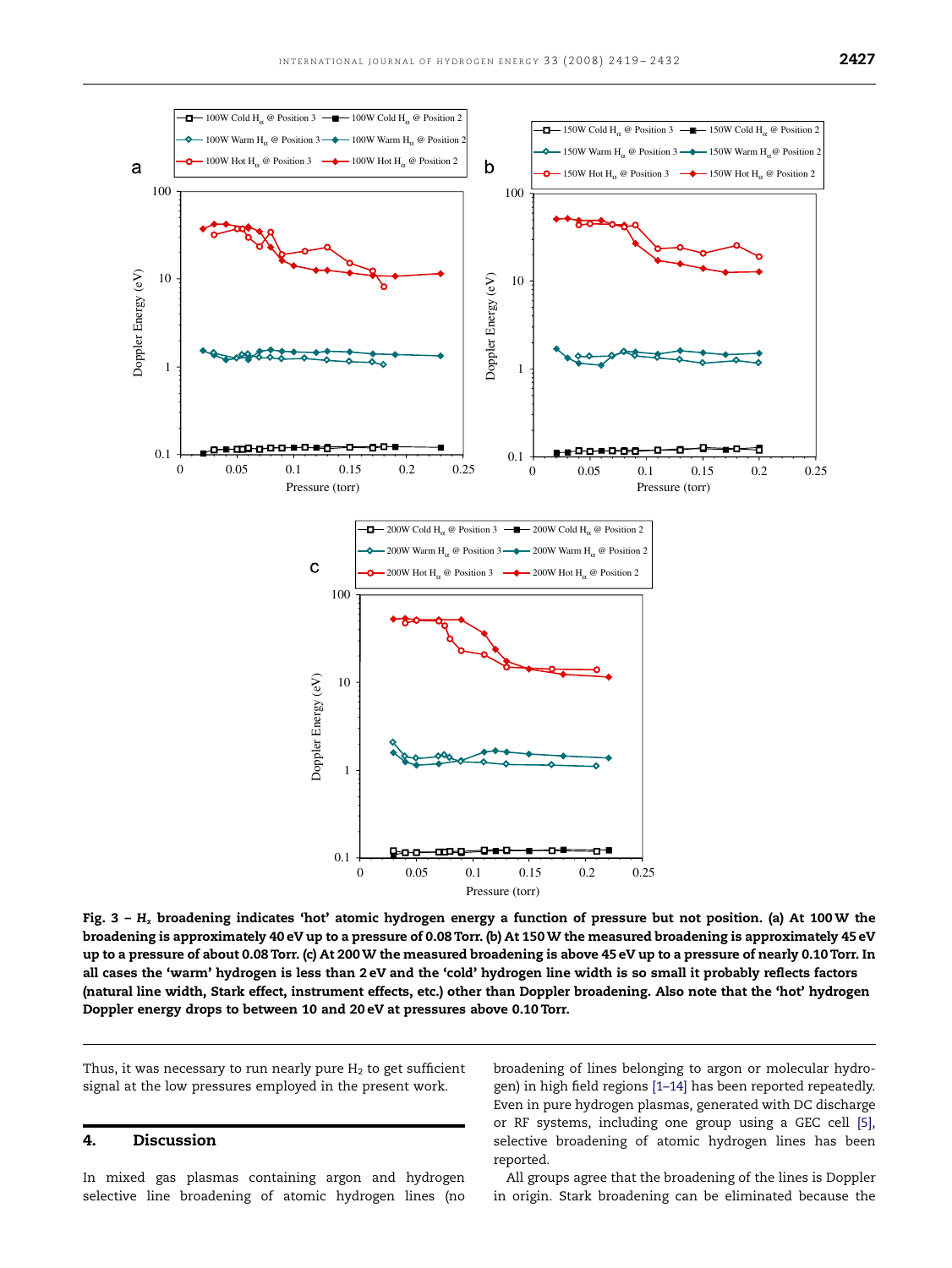

Fig.  $4 - H_\beta$  broadening also indicates 'hot' atomic hydrogen energy a function of pressure but not position. (a) At 100 W the broadening is greater than 40 eV up to a pressure of 0.06 Torr. (b) At 150 W the measured broadening is greater than 40 eV up to a pressure of about 0.09 Torr. (c) At 200 W the measured broadening is above 40 eV up to a pressure of nearly 0.10 Torr. In all cases the 'warm' hydrogen is less than 2 eV and the 'cold' hydrogen line width is so small it probably reflects factors (natural line width, Stark effect, instrument effects, etc.) other than Doppler broadening. Also note that the 'hot' hydrogen Doppler energy drops to between 10 and 20 eV at pressures above 0.10 Torr.

required electron densities are orders of magnitude greater than the gas densities. Moreover, the lines are composed of three parts, hot, warm and cold. All H atoms, not just a fraction, as well as other species, would be impacted by high charge densities. Optical thickness cannot be a factor by the same argument: the entire line would be broadened, not just a fraction. Computation also shows optical thickness cannot be a factor. Specifically, for optically thin plasmas (self adsorption not significant), the value of the effective path length is less than one:

$$
\tau_\omega(L)=\sigma_\omega N_H L\!<\!1
$$

where  $\sigma_{\omega}$  is the cross section,  $N_{\rm H}$  the number density and L is the length of plasma traversed by the signal. The value of  $\sigma_{\omega}$ for Balmer  $\alpha$  emission is  $1 \times 10^{-16}$  cm<sup>2</sup>. An upper limit on the excited  $H_{\alpha}$  density, assuming all the water is fully dissociated,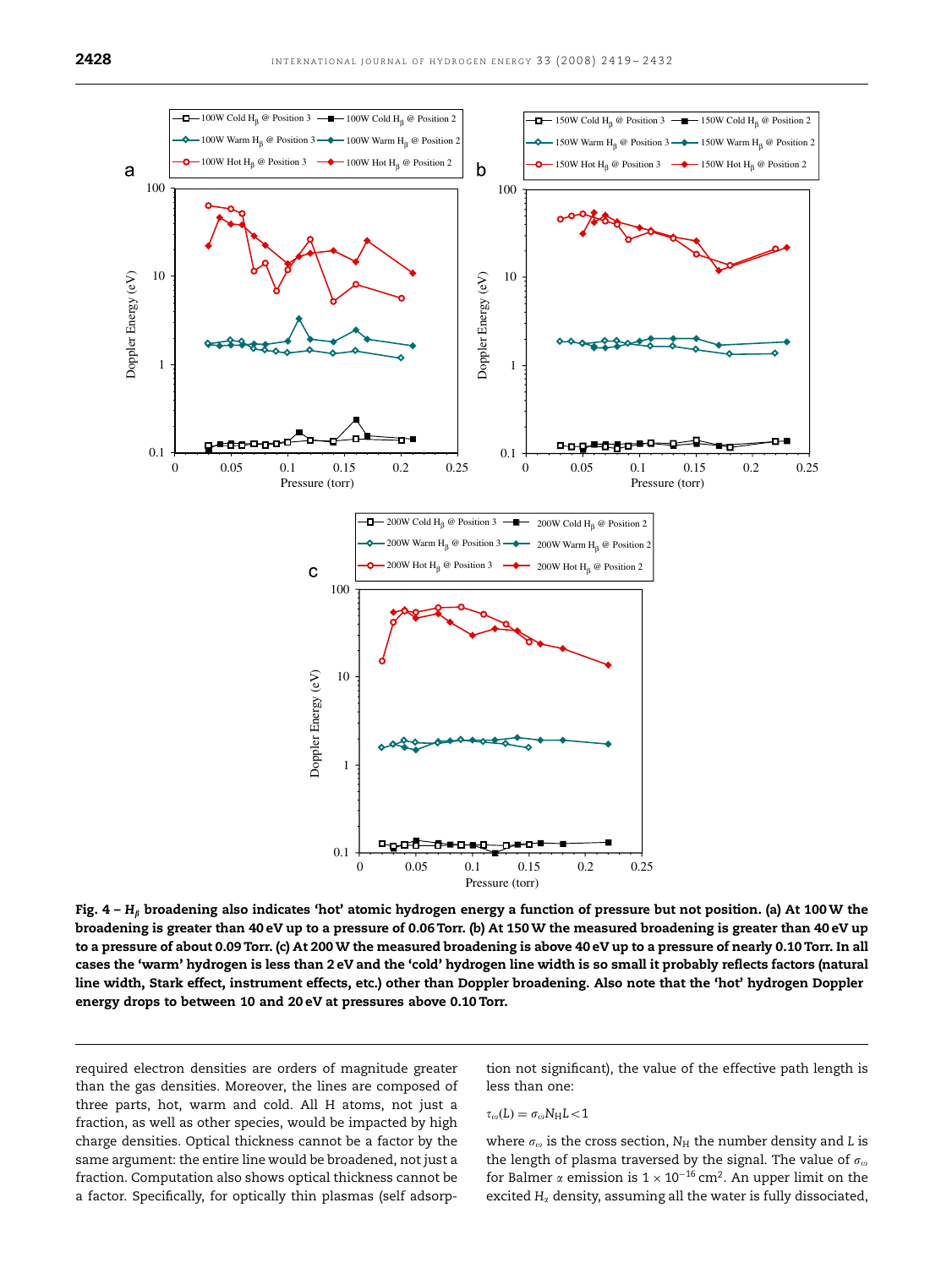<span id="page-10-0"></span>

Fig. 5 – 'Hot' hydrogen between 10% and 45% of all atomic hydrogen. (a) and (b) At a position 15 cm from the electrode the fraction hot hydrogen varies as a function of pressure, and power to a lesser extent. Virtually identical trends are observed from the  $H_x$  and  $H_\beta$  data. (c) and (d) The trends in fraction hot hydrogen as a function of pressure and power are virtually identical between the plates and at 14 cm from the plates.

the temperature (as measured) is 5000 K, and, the excited states are populated according to the Boltzmann distribution (as measured), is  $10^3 \text{ cm}^{-3}$ . No more than 15 cm of plasma are traversed. Putting these values together yields an effective path length of the order  $10^{-12}$ . Clearly, this plasma is optically thin. Other potential explanations, such as instrument broadening, can be readily eliminated because those mechanisms would not produce selective broadening of one species. Moreover, all the Balmer series lines are broadened, approximately to the same energy level, a result completely consistent with Doppler broadening.

All of the above arguments apply to the line broadening observed in the present work. Thus, we conclude that some of the hydrogen atoms (between 10 and 45 percent, Fig. 5) in the water plasma are selectively 'heated' to extremely high temperatures, 450,000 to 700,000 K. About half of the remaining hydrogen ('cold') produces line broadening consistent not

with a Doppler effect, but rather with a combination of Stark effect, instrument effects, etc. A third type of hydrogen ('warm') may have picked up a small amount of energy from the field, possibly via one of the mechanism postulated to explain the hot atomic hydrogen found between the electrodes in H<sub>2</sub>/Ar plasmas, as described below.

The standard physics models of generation of the hot hydrogen in  $H<sub>2</sub>/Ar$  plasmas all include the requirement that the hydrogen ions obtain energy directly from the field [\[2,3\].](#page-13-0) In fact, there are two classes of models, those postulating a gas phase mechanism involving formation of hot hydrogen near the electrodes (FA), and those requiring (FA-C) that an ionic species hit the electrode, resulting in energy transfer to absorbed hydrogen species and consequently the desorption of a hot hydrogen atom [12-14]. In the gas production model a hydrogen ion, for example,  ${\rm H_3^+}$  [\[6\]](#page-13-0), increased in concentration by interactions of  $H_2$  with Ar, is accelerated by the field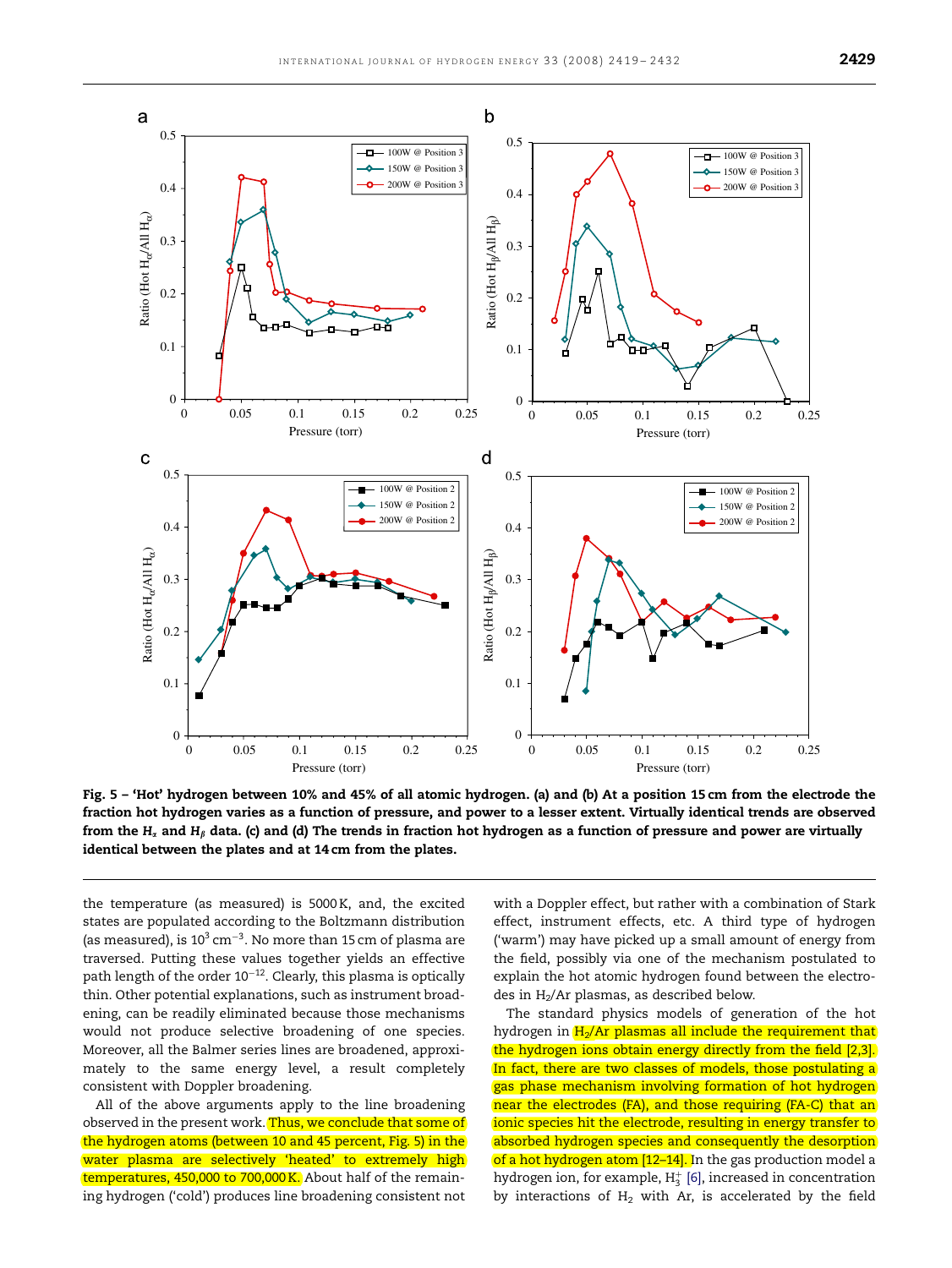<span id="page-11-0"></span>

Fig. 6 – (a) Excitation energy (Tex) determined as a function of power, position and hydrogen species used to determine peak intensity. (b) Boltzman plot showing the high fidelity of the data. Clearly computing excitation temperature on the 'cold' or 'hot' component of the line intensity makes only a small difference.

toward an electrode, captures an electron via interaction with an Ar, electron dissociates to form  $n = 3$  state hydrogen, or forms  $n = 3$  state hydrogen via collision with a neutral Ar [\[4\],](#page-13-0) and then emits. The possibility that the hot hydrogen forms from collisions with hot gas species (ions or atoms) is considered highly unlikely. First, the cross sections for collisions with H ions are too small, second spectroscopy indicates there is little or no hot argon of any form present [\[1,4\]](#page-13-0).

In the 'bombardment' models hydrogen species on electrode surfaces are 'hit' by energized ions, generally  $\rm H_3^+$ ,  $\rm H_2^+$  or  $H^+$  ions [\[4,6\],](#page-13-0) and subsequently ejected as hot hydrogen [\[16,7\]](#page-13-0). In all cases, these models only predict selective hydrogen broadening in high field regions.

There does not appear to be any variation on those standard physics models capable of explaining the observations of the present work. First: hot hydrogen is found throughout the chamber, and not only in the vicinity of the electrodes. Hot hydrogen ions created near the electrodes simply cannot migrate 15 cm without equilibrating with the system. Given a maximum computation of the mean free path of 1 mm the temperature would have to remain undiminished through hundreds of collisions. The excitation temperature of the 'parent' atomic hydrogen species is only about 5000 K (approx. 0.5 eV), and as the excitation temperature of RF plasmas is generally associated with the electron temperature [\[37–40\]](#page-13-0) this means that the internal temperature of the atomic hydrogen, as well as the temperature of the electrons in the plasma are about two orders of magnitude lower than that of the hot hydrogen. Thus, any conventional model must explain how H atoms can be two orders of magnitude hotter than the electrons in the GEC plasmas studied.

Even relatively obscure postulated processes were considered as mechanisms to provide the observed energy of the hot hydrogen atoms. For example, the 'Frank–Condon' effect [\[41–44\]](#page-13-0) will create 'hot' neutrals with energies between 2 and 4.5 eV via wall reactions of the type:

# $H_2^+ + e^- \rightarrow 2H$

Clearly, the energy of neutral species created in this fashion do not match the energies of the neutrals observed in this study.

In sum, it is untenable to suggest modifications of the earlier models can explain the present data. For example, all earlier models require acceleration of ions in the high field (unscreened) regions near the electrodes. They also include other specific predictions, such as preferential population of  $n = 3$  states, which are not observed. The gas phase models must be rejected for two additional reasons. **First, they all** require a high cross section for charge transfer, peculiar to argon and hydrogen ions, to allow for the rapid charge transfer necessary to create neutral, high energy  $H_2$ , which must be formed before high energy (neutral) H atoms can form. There is no argon in the plasmas studied for this work. Second, it is not plausible to suggest that the fields found 15 cm from the electrode are as strong as those found in the boundary layer near the electrodes. Plasma screening reduces the fields dramatically within millimeters. Yet, the hot hydrogen found at 15 cm from the electrodes is of the same energy as that found between the electrodes. This second objection to the gas phase models clearly also shows the 'bombardment' models to be implausible. Indeed, how can a hot hydrogen atom generated at the electrode by bombardment traverse 15 cm of the plasma without loosing energy or thermalizing? Clearly, the electrode bombardment models are not consistent with the finding of the present study that the degree of broadening is the same throughout the plasma volume. Also, we cannot identify any 'conventional physics'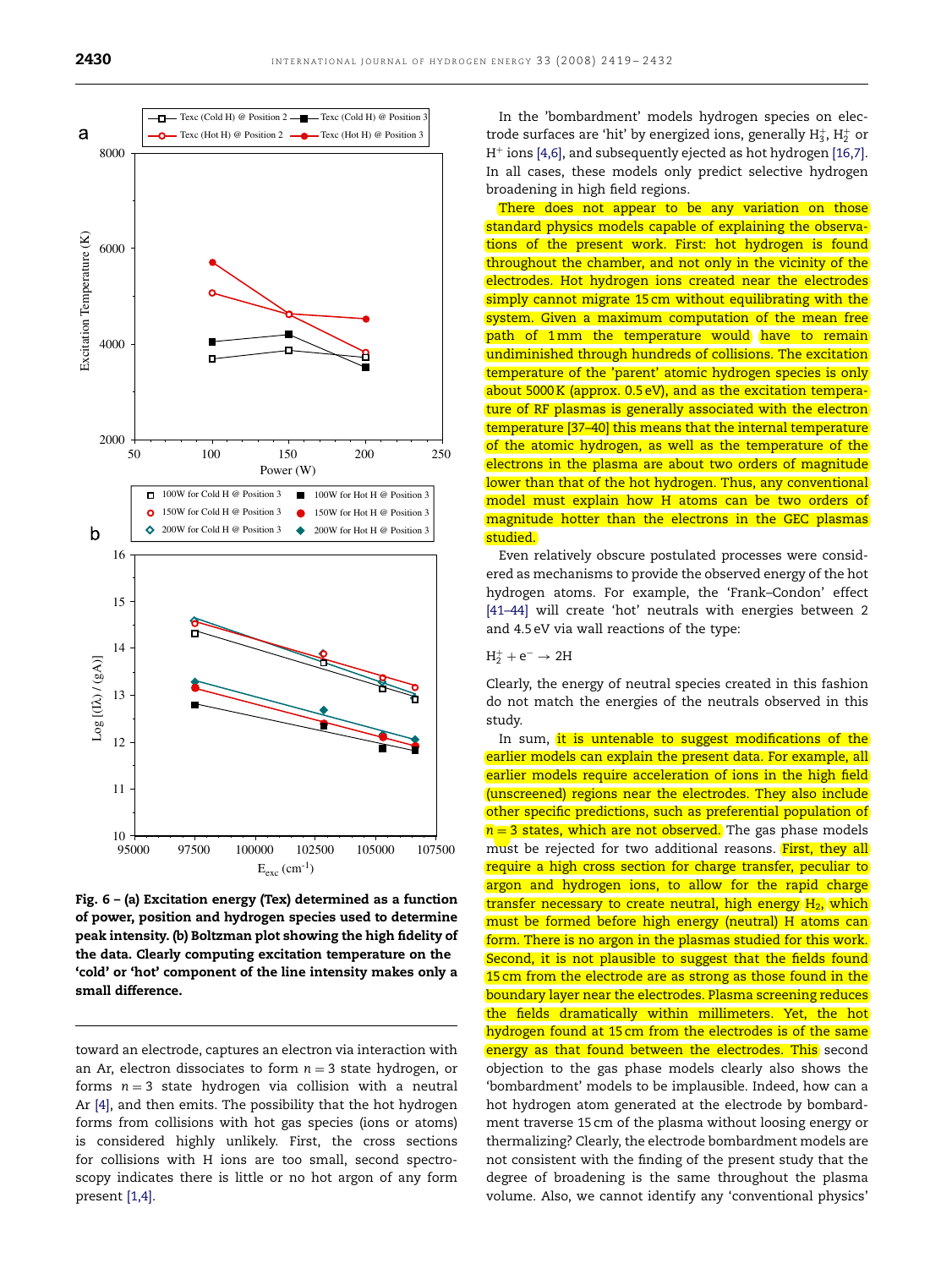process that can produce hydrogen atoms with an average energy of about 45 eV for the water plasma, nearly twice the average energy observed for  $H_2/He$  plasmas generated in an identical system. Why is this process completely absent in the H2/Xe plasmas? What 'energy from the field' process would produce neutrals with energies two orders of magnitude higher than those of the electrons in the plasma?

Given all the above objections to conventional physics we feel it is appropriate to consider very bold alternatives: The data are consistent with some predictions of the CQM theory. First, the data are consistent with a chemical reaction taking place in plasmas between species generally believed not to react chemically with each other. Second, the observations are consistent with the prediction that the reactions lead to the formation of fractional quantum state hydrogen atoms (hydrinos) with the concomitant release of energy of a large value. The consequences of this observed consistency is significant, both scientifically, and potentially technologically. From a scientific point of view the inescapable conclusion is that this and other data indicate a reason to consider the CQM theory seriously.

Strong statements such as those above would be premature in the absence of supporting evidence of numerous kinds. In fact, there is significant spectroscopic and calorimetric data already available that is consistent with these propositions. For example, the model also predicts that mixed gas plasmas will yield spectral lines of specific wavelengths in the extreme ultra-violet region of the spectrum, corresponding to the energy released in the formation of the fractional quantum states. There are several reports on spectral lines of precisely the predicted wavelengths emanating from  $H_2/He$  plasmas in the scientific literature [\[31,45–48\].](#page-13-0) The CQM theory even predicts the vibrational spectrum of 'hydrinos' forming molecular species, and these spectra have also been observed [\[49,50\].](#page-13-0) The theory also predicts that the energy released in specific mixed gas plasmas, due to the formation of fractional states of hydrogen, will be large enough to be readily measured using calorimetry. An exhaustive database exists showing that all RT plasmas do generate more energy than input to them from a microwave power supply. That is, 11 different control plasmas (e.g.  $Kr/H_2$ ,  $N_2/H_2$ , Kr) were found to release almost precisely the same power into a water bath, thus defining the energy input, and this energy was 30–50% less than that produced by three (predicted) RT plasmas ( $H_2O$ ,  $H<sub>2</sub>/Ar$  and  $H<sub>2</sub>/He$ ) for the same input power [\[33\].](#page-13-0)

The theory also predicts that a discharge across/through a gas phase is not required to produce the reactions leading to the production of fractional quantum states. Consistent with this prediction of the theory are reports from several labs of 'thermal' plasmas [\[44\]](#page-13-0). That is, bright, discharge like, 'plasmas' created without an electric discharge in gaseous environments containing H atoms and (predicted) appropriate 'catalytic' species. The same systems with chemically similar, but noncatalytic species replacing the catalytic species, are dark. There is absolutely no evidence of plasma like discharges.

According to CQM theory two body reactions capable of producing the observed energies from an oxygen catalyst include these:

$$
O_2 + H \rightarrow H(1/3) + O + O^{2+} + 54.4 \text{ eV}
$$
 (1)

and

$$
O_2 + H \to H(1/4) + O + O^{3+} + 108.8 \,\text{eV}
$$
 (2)

The notation 'H $(1/n)$ ' describes smaller forms of hydrogen in the CQM theory [\[28,29,45\].](#page-13-0) Indeed, in that theory, electrons are real particles, shaped like hollow spheres of charge, with absolute dimensions, including radius. Specifically, a hydrino of form  $H(1/n)$  can be described to a first approximation as a hollow, 'spherical bubble' of charge, obeying Newtonian mechanics and Maxwell equations, symmetrically surrounding the atomic nucleus with a radius equal to  $a_0/n$ , where  $a_0$  is the Bohr radius. As discussed elsewhere [\[1\]](#page-13-0) the energy released by these reactions can be released as a photon, or as kinetic energy. In the latter case, it is also clear momentum must be conserved. As oxygen is far more massive than hydrogen, or hydrino, most of the energy released is with the hydrino.

Hydrinos do not produce Balmer lines. Some mechanism of energy transfer from the hydrino to atomic hydrogen must be suggested. Subsequent to the formation of the hydrino, it can collide with atomic hydrogen to produce hot hydrogen, with an energy less than or equal to that of the hydrino:

$$
H(1/n) \underline{E1} + H \to H(1/n)x \underline{E1} + H(1-x) \underline{E1}
$$
 (3)

In this equation E1 represents the energy of the hot hydrino (e.g. Eq. (1)), and x is the fraction of the energy that is not lost by the hydrino in a momentum conserving collision with a hydrogen atom. In a 'head-on' collision of two equal masses, x will go to zero. On this basis, it is clear hydrinos formed via Rxns (1) can generate H atoms with energies as high as 54.4 eV and hydrinos formed via Rxn (2) can create hydrogen atoms with energy greater than 100 eV.

Based on the energies observed in this study it appears that Rxn (1) is more common than Rxn (2), but in some cases some of Rxn (2) must occur. In some cases it is clear (see tables) that H atoms with an 'average' energy (assuming random orientation and Boltzmann energy distribution) of more than 60 eV. Why do not we observe other line broadening, for example 'warm' atomic oxygen? Clearly, if momentum is to be conserved, virtually all the energy in a collision between a hot hydrino remains with the hydrino. Still, a concomitant consideration of energy/momentum conservation indicates an oxygen atom will pick up as much as 10% of the total energy during a 'head-on' collision with a 'hot hydrino'. This suggests O atoms with energy in the 5 eV range might predictably be expected. There is a need for additional studies, for example, solely of the O atom spectra in an RF generated water plasma, such as the current one, to provide more detailed answers.

There are a host of other processes that also lead to an energy transfer to H atoms. For example, there is a process predicted by CQM called 'disproportionation' [\[1,28,29,45\].](#page-13-0) A typical disproportionation process purported to create hot H atoms:

$$
H(1/2) + H(1/2) \rightarrow H + H(1/3) + 27.2 \,\text{eV} \tag{4}
$$

This reaction, because of the need to conserve momentum and energy, would produce an H atom with 13.6 eV of energy.

It is informative to compare the catalytic reactions predicted by CQM to occur in  $Ar/H_2$  and  $He/H_2$  plasmas with